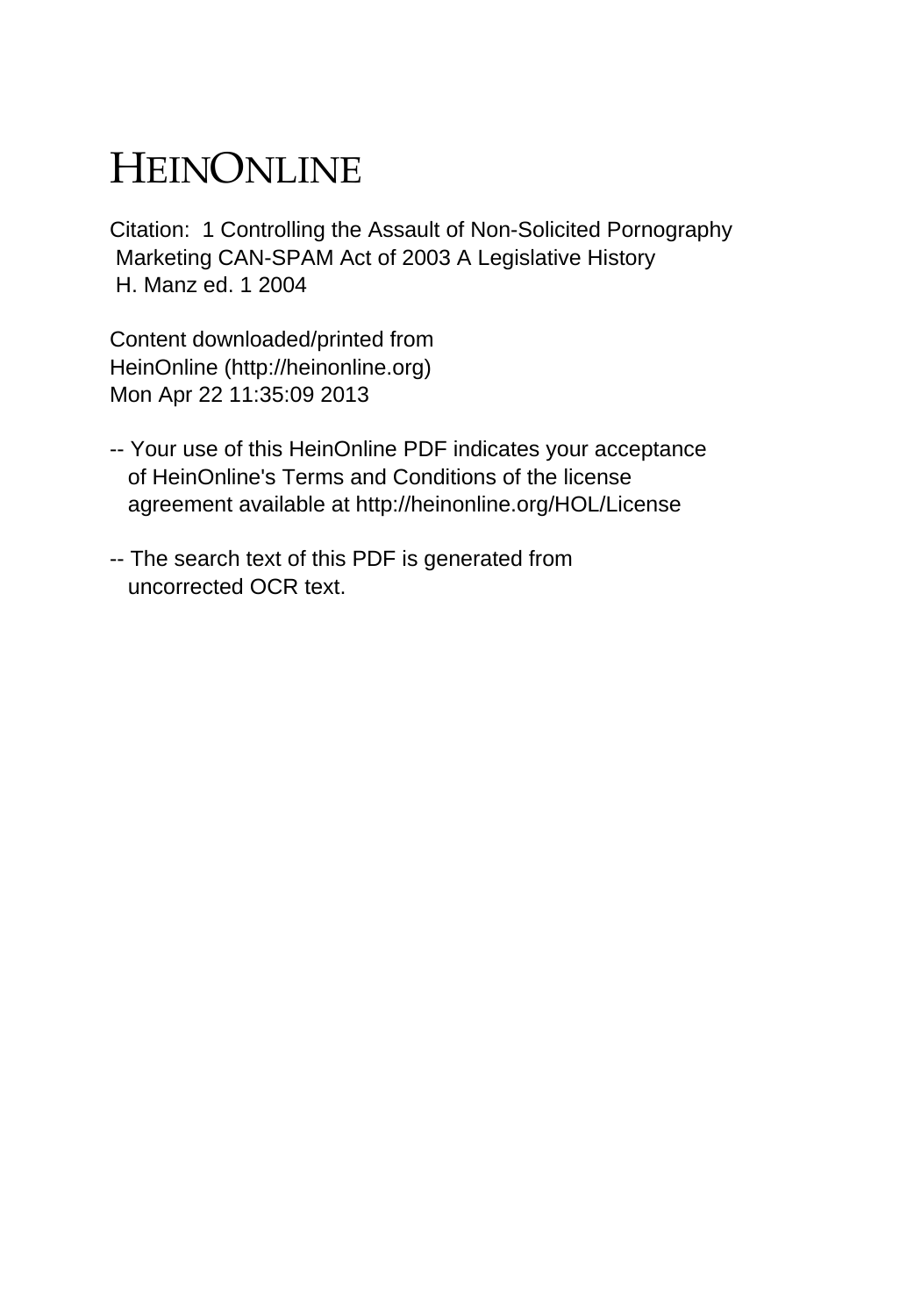### **105TH CONGRESS**<br>
2D SESSION <sup>21</sup>**SESSION H. R. 4124**

To promote online commerce and communications, to protect consumers and service providers from the misuse of computer facilities by others sending unsolicited commercial electronic **mail** over **such** facilities, and for other **purposes.**

### IN THE HOUSE OF REPRESENTATIVES

**JUNE** 24, 1998

Mr. COOK introduced the following bill; which was referred to the Committee on Comnerce

# **A BILL**

- To promote online commerce and communications, to protect consumers and service providers from the misuse of computer facilities by others sending unsolicited commercial electronic mail over such facilities, and for other purposes.
	- *1 Be it enacted by the Senate and House of Representa-*
	- 2 *tires of the United States of America in Congress assembled,*
	- 3 **SECTION 1. SHORT TITLE.**
	- 4 This Act **may** be cited as the "E-Mail User Protection
	- 5 Act of 1998".
	- 6 **SEC. 2. FINDINGS.**
	- 7 Congress makes the following findings: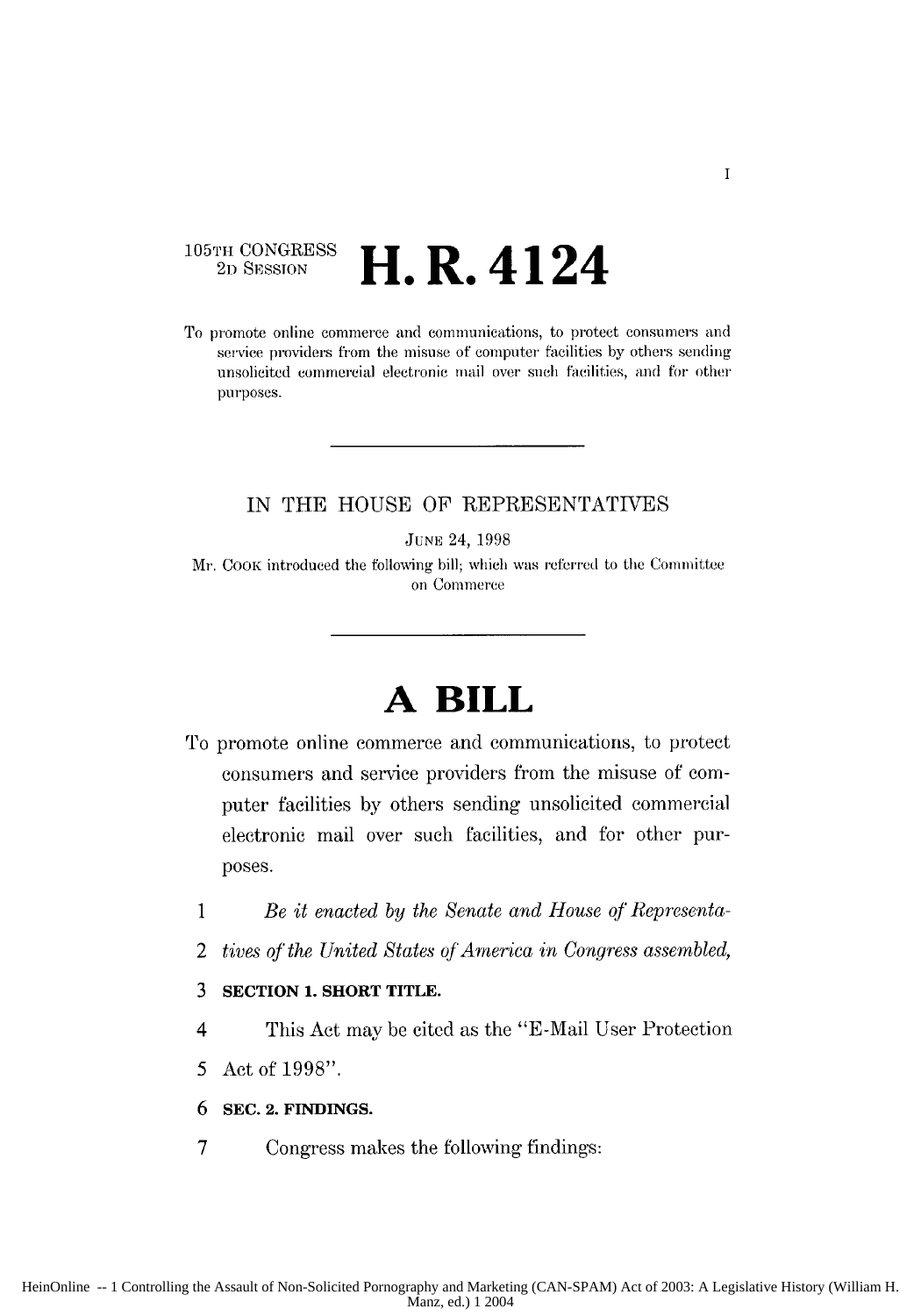1 (1) The Internet has become a critical mode of 2 global communication and now presents unprece-3 dented opportunities for the development and growth 4 of global commerce and an integrated worldwide 5 economy.

6 (2) The receipt of unsolicited commercial e-mail 7 may result in undue monetary costs to recipients 8 who cannot refuse to accept such mail and who 9 incur costs for the storage of such mail, or for the 10 time spent accessing, reviewing, and discarding such 11 mail, or for both.

12 (3) An increasing number of senders of unsolic-13 ited commercial e-mail purposefully disguise the 14 source of such mail so as to prevent recipients from 15 responding to such mail quickly and easily.

16 (4) Because recipients of unsolicited commercial 17 e-mail that does not provide a return address are 18 unable to avoid the receipt of such mail through rea-**19** sonable means, such mail may threaten the privacy 20 of recipients.

21 (5) By providing remedies similar to those pro-22 vided with respect to unsolicited facsimile trans-23 missions and automated dialing equipment in the 24 Telephone Consumer Protection Act of 1991, the 25 Congress can provide privacy protections without in-

#### **HR 4124 i**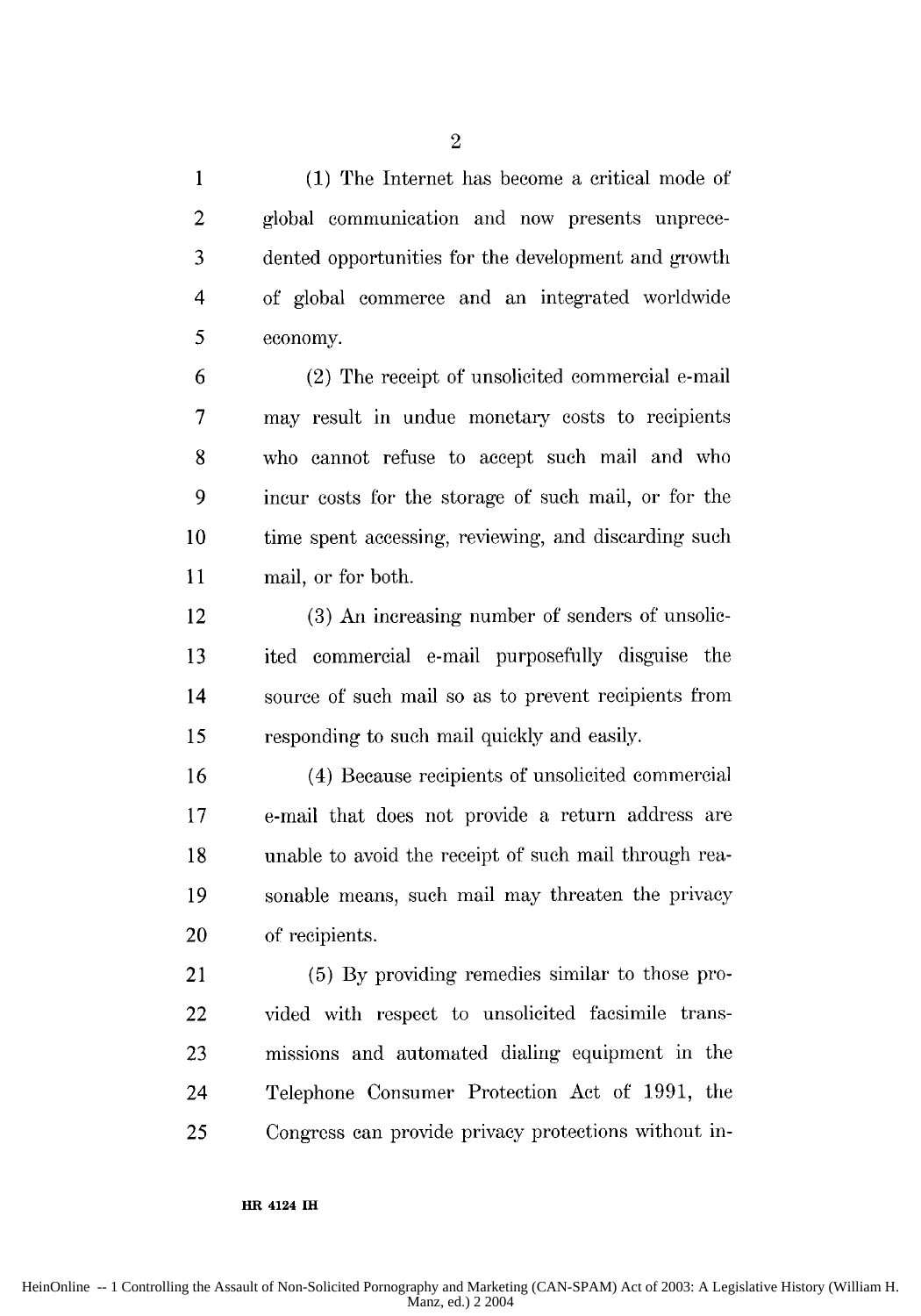| $\mathbf{1}$   | fringing important Constitutional rights or imperil-      |
|----------------|-----------------------------------------------------------|
| $\overline{2}$ | ing the commercial development of the Internet.           |
| 3              | SEC. 3. RESTRICTIONS ON THE USE OF UNSOLICITED COM-       |
| 4              | MERCIAL E-MAIL.                                           |
| 5              | Part 1 of title II of the Communications Act of 1934      |
| 6              | is amended by inserting after section 230 (47 U.S.C. 230) |
| 7              | the following new section:                                |
| 8              | "SEC. 231. RESTRICTIONS ON THE USE OF UNSOLICITED         |
| 9              | <b>COMMERCIAL E-MAIL.</b>                                 |
| 10             | "(a) VIOLATIONS DIRECTED AT INTERACTIVE COM-              |
| 11             | <b>PUTER SERVICES.—</b>                                   |
| 12             | $\lq(1)$ For purposes of this subsection, a violation     |
| 13             | is defined as each initiation of a transmission with-     |
| 14             | out regard to the number of electronic mail address-      |
| 15             | es to which the transmission is sent.                     |
| 16             | $\lq(2)$ It shall be a violation of this Act, punish-     |
| 17             | able under subsection $(c)(1)$ , for any person—          |
| 18             | "(A) to intentionally initiate the trans-                 |
| 19             | mission of an unsolicited commercial e-mail               |
| 20             | an unregistered or fictitious<br>from<br>message          |
| 21             | Internet domain, or an unregistered or fictitious         |
| 22             | electronic mail address, for the purpose of-              |
| 23             | "(i) preventing replies to such mes-                      |
| 24             | sage through the use of standard reply                    |

#### **HR 4124 IH**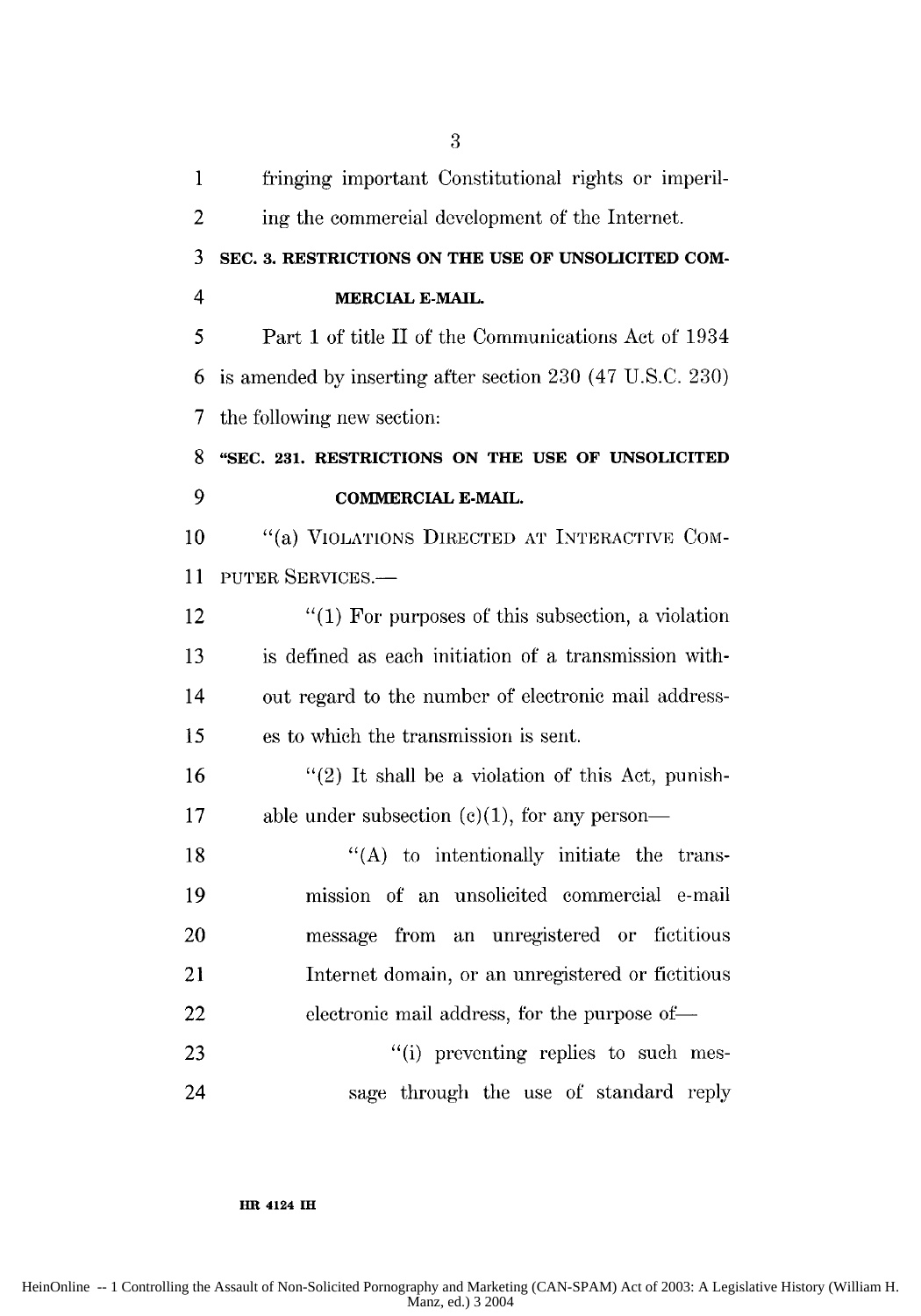| $\mathbf{1}$            | mechanisms in the recipient's electronic             |
|-------------------------|------------------------------------------------------|
| $\overline{2}$          | mail system, or                                      |
| 3                       | "(ii) preventing receipt of standard                 |
| $\overline{\mathbf{4}}$ | notices of non-delivery;                             |
| 5                       | "(B) to intentionally use or distribute a            |
| 6                       | computer program or other technical mecha-           |
| 7                       | nism or procedure intending to disguise the          |
| 8                       | source of unsolicited commercial e-mail mes-         |
| 9                       | sages or to disable or circumvent a mail filter-     |
| 10                      | ing tool;                                            |
| 11                      | "(C) to intentionally distribute, through            |
| 12                      | computer software or in any other manner, a          |
| 13                      | collection or list of electronic mail addresses      |
| 14                      | knowing that the collection or list contains ad-     |
| 15                      | dresses of persons who have previously re-           |
| 16                      | quested removal from the list;                       |
| 17                      | $\text{``(D)}$ to intentionally register, create, or |
| 18                      | cause to be created an Internet domain under         |
| 19                      | false pretenses or to apply for, register, or oth-   |
| 20                      | erwise obtain the use of an Internet electronic      |
| 21                      | mail account for the sole or primary purpose of      |
| 22                      | disguising the source of unsolicited electronic      |
| 23                      | mail messages;                                       |
| 24                      | $"E$ to direct an unsolicited commercial e-          |
| 25                      | mail message through the server of an inter-         |

4

**HR 4124 1H**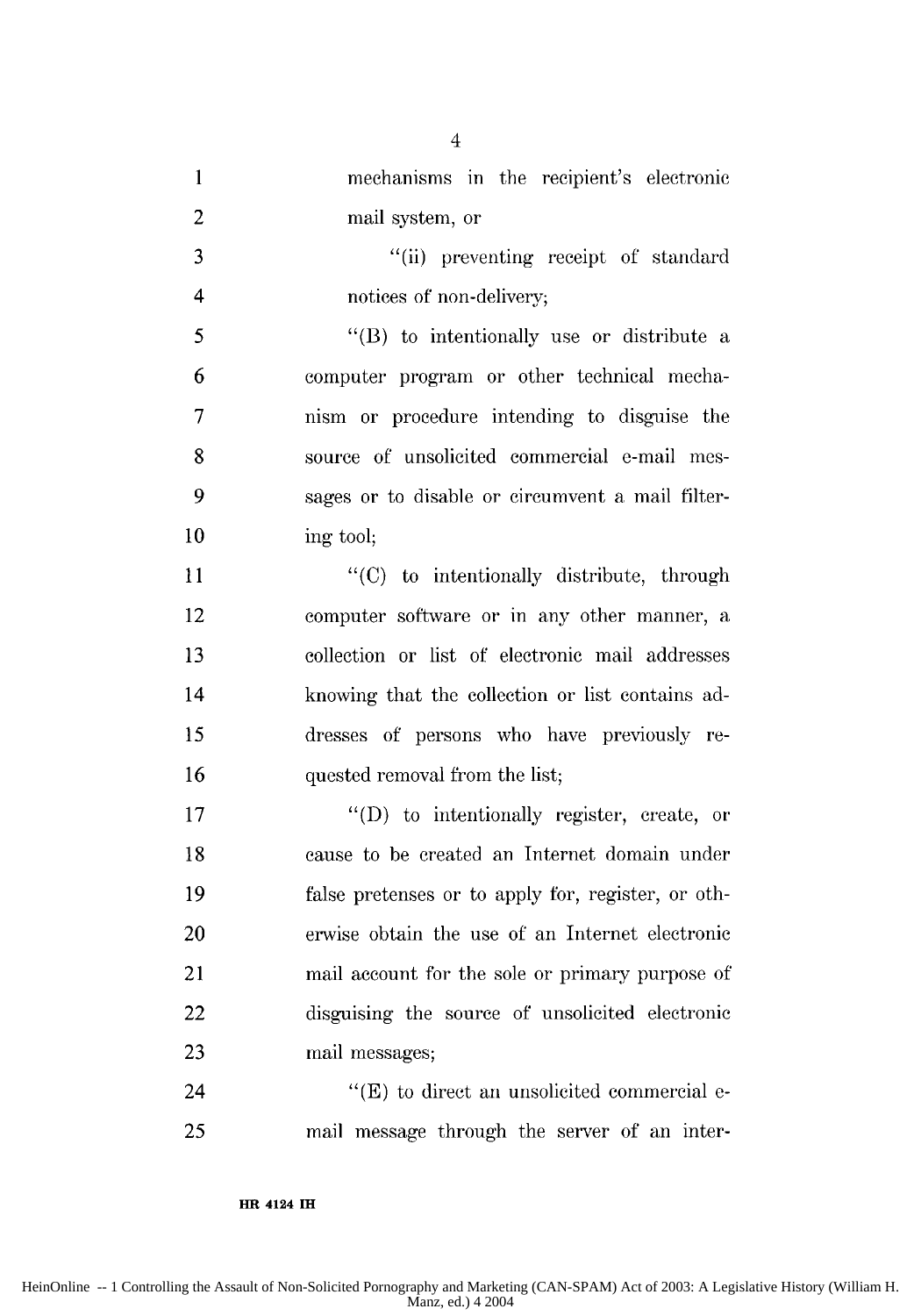| $\mathbf{1}$   | active computer service provider to one or more       |
|----------------|-------------------------------------------------------|
| $\overline{2}$ | subscribers of the interactive computer service,      |
| 3              | knowing or having reason to know that such ac-        |
| 4              | tion is in contravention of the rules of the inter-   |
| 5              | active computer service with respect to unsolic-      |
| 6              | ited commercial e-mail messages;                      |
| 7              | "(F) knowing or having reason to know                 |
| 8              | that such action is in contravention of the rules     |
| 9              | of an interactive computer service, to access the     |
| 10             | server of such interactive computer service and       |
| 11             | to use a computer program to collect electronic       |
| 12             | mail addresses of subscribers of the interactive      |
| 13             | computer service for the purpose of sending           |
| 14             | such subscribers unsolicited commercial e-mail        |
| 15             | or selling or distributing the list thereby col-      |
| 16             | lected or obtained.                                   |
| 17             | "(b) VIOLATIONS DIRECTED AT INDIVIDUALS.-             |
| 18             | $\lq(1)$ For purposes of this subsection, a violation |
| 19             | is defined as each electronic mail address which re-  |
| 20             | ceives a transmission.                                |
| 21             | $\lq(2)$ It shall be a violation of this Act, punish- |
| 22             | able under subsection $(c)(2)$ , for any person—      |
| 23             | "(A) to fail to comply with the request of            |
| 24             | the recipient of an electronic mail message,          |
| 25             | made to the sender or mailing list manager, as        |

**HR 4124 I1**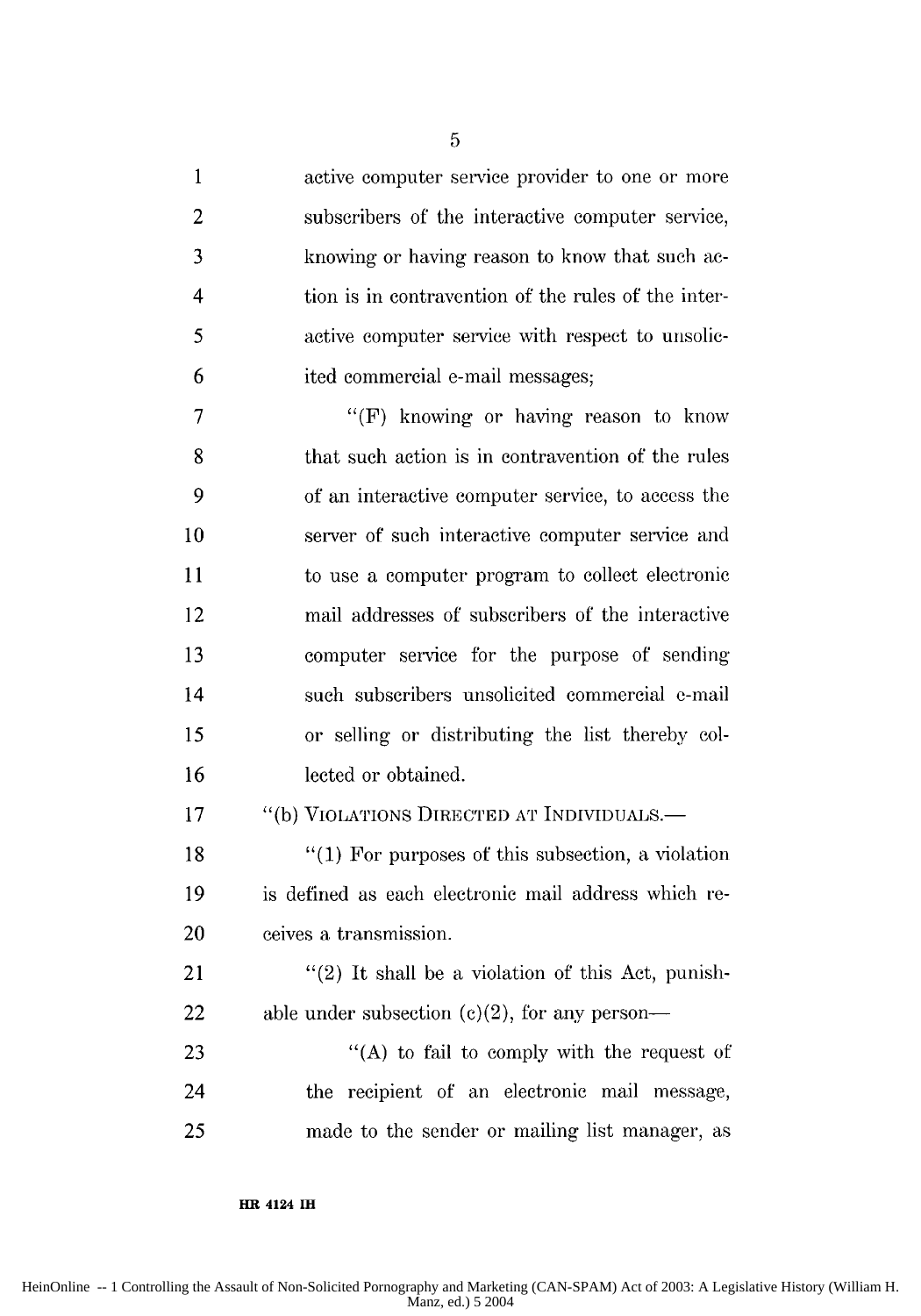1 appropriate, to cease sending electronic mes-2 sages to the recipient in the future; or

**3** "(B) to initiate the transmission of an un-4 solicited commercial e-mail message to a recipi-5 ent despite having been given prior notice (ei-6 ther directly or through a standard method de-7 veloped, adopted, or modified by an Internet 8 standard setting organization, such as the 9 Internet Engineering Task Force, to better fa-10 cilitate pre-emptive consumer control over unso-11 licited, commercial e-mail) that the recipient 12 does not wish to receive such messages.

13 "(c) LIABILITY FOR VIOLATIONS.—Any person or en-14 tity who violates any provision of subsection (a) or (b) 15 shall be liable to any injured party for such relief as is 16 set out below.

17 "(1) RELIEF FOR INTERACTIVE COMPUTER 18 SERVICES.—In an action under this section for viola-19 tion of subsection (a), relief may include—

20 "(A) such preliminary and other equitable 21 or declaratory relief as may be appropriate;

22 "(B) for actual monetary loss from a viola-23 tion, statutory damages of not more than 24 \$10,000 for each violation, and, if the court 25 finds that the defendant's actions were particu-

**HR 4124 I**

**6**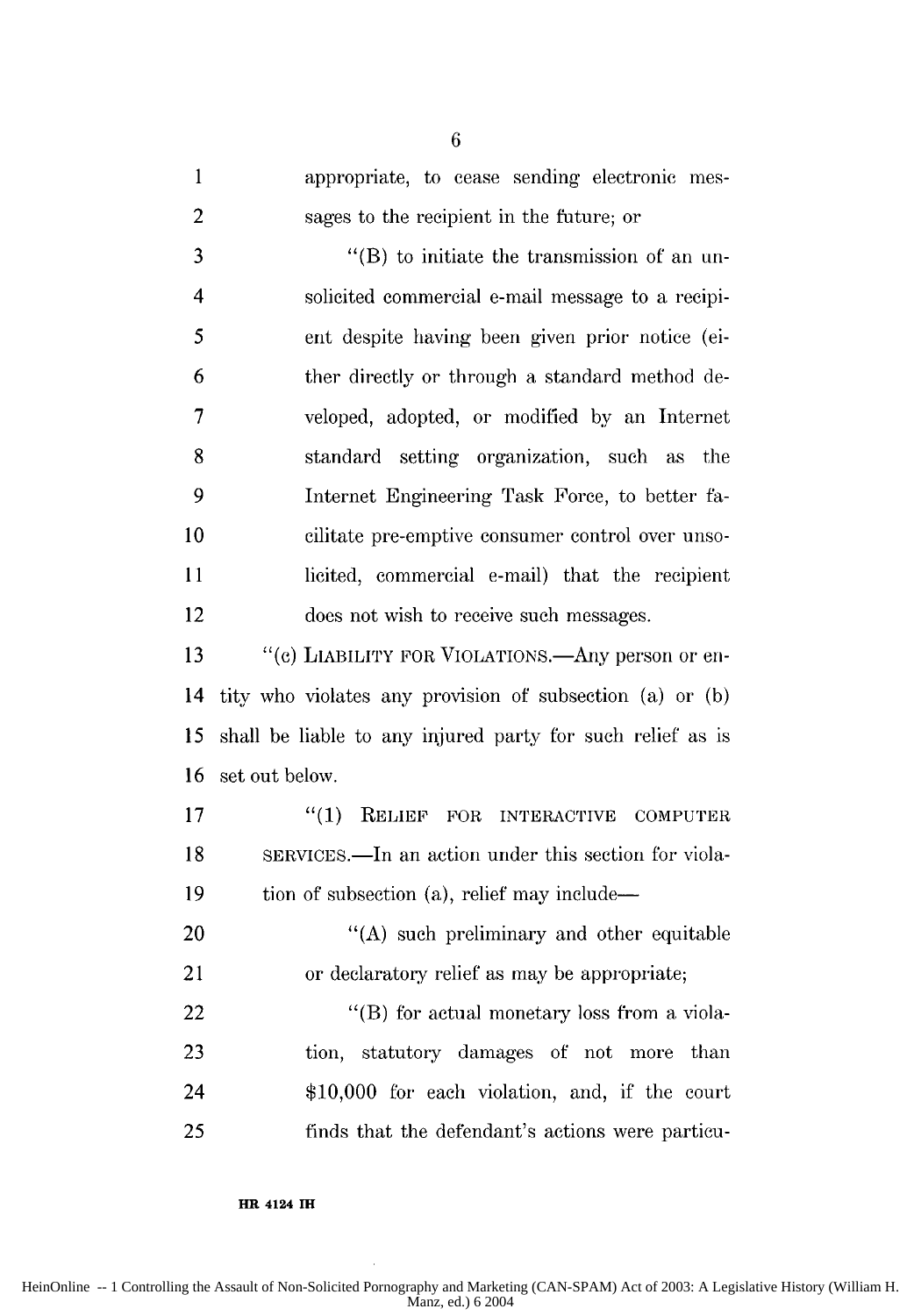| $\mathbf{l}$   | larly egregious, willful, or knowing, the court     |
|----------------|-----------------------------------------------------|
| $\overline{2}$ | may, in its discretion, increase the amount of      |
| 3              | an award to an amount equal to not more than        |
| 4              | 10 times the amount available hereunder, and        |
| 5              | "(C) reasonable attorneys' fees and other           |
| 6              | litigation costs reasonably incurred.               |
| 7              | $"$ (2) RELIEF FOR INDIVIDUALS.—                    |
| 8              | $H(A)$ In an action under this section for          |
| 9              | violation of subsection (b), relief shall be sought |
| 10             | in an action brought by the attorney general of     |
| 11             | one or more states.                                 |
| 12             | $\lq\lq$ (B) Whenever the attorney general of a     |
| 13             | State, or an official or agency designated by a     |
| 14             | State, has reason to believe that any person has    |
| 15             | engaged or is engaging in a pattern or practice     |
| 16             | of transmitting unsolicited commercial e-mail to    |
| 17             | residents of that State in violation of this sec-   |
| 18             | tion or the regulations prescribed under this       |
| 19             | section, the State may bring a civil action on      |
| 20             | behalf of its residents for such relief as may be   |
| 21             | appropriate.                                        |
| 22             | "(C) In an action under this subsection,            |
| 23             | appropriate relief includes—                        |

#### **R** 4124 **IH**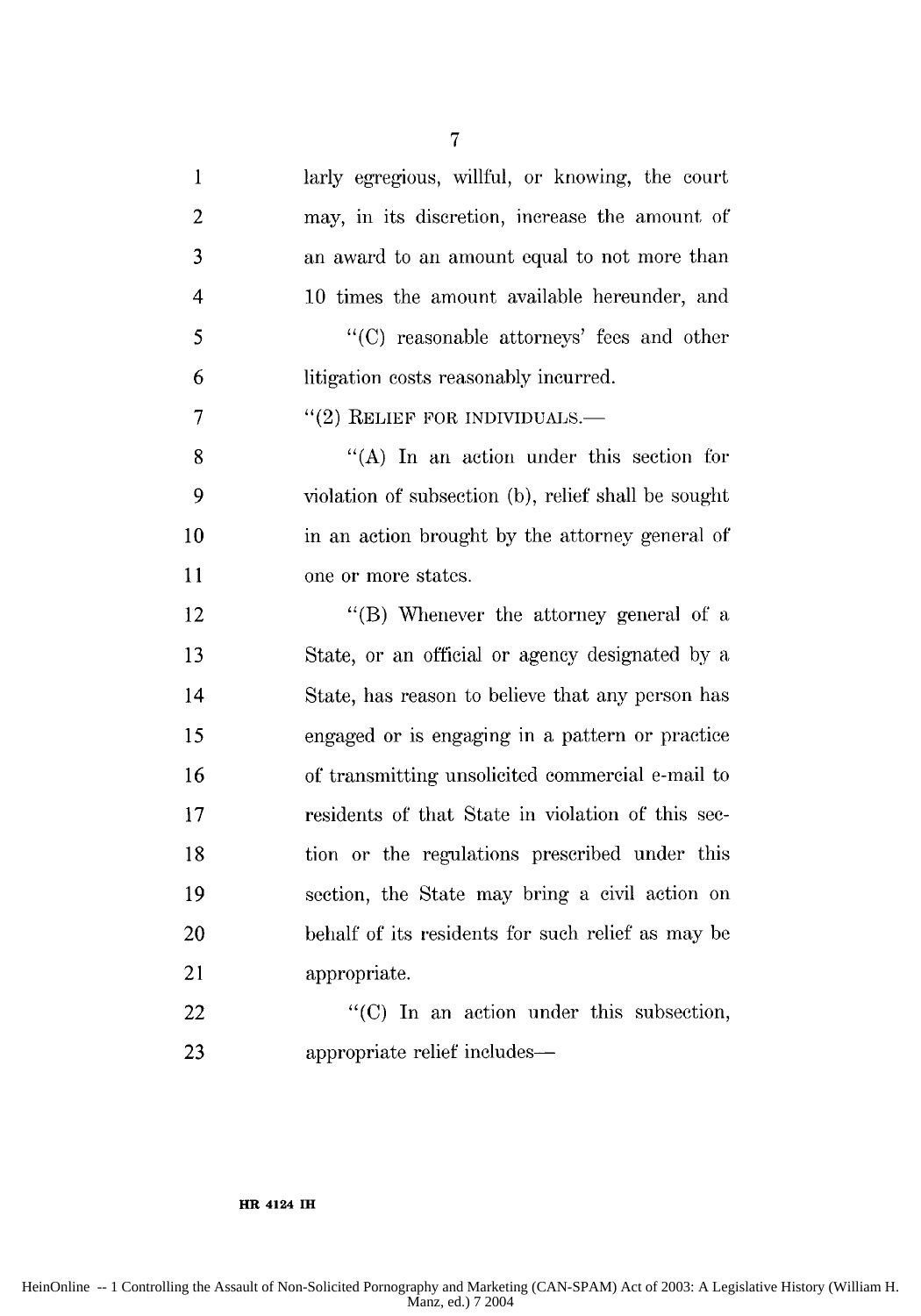| $\mathbf{1}$   | "(i) an injunction or such preliminary                   |
|----------------|----------------------------------------------------------|
| $\overline{c}$ | and other equitable or declaratory relief as             |
| 3              | may be appropriate;                                      |
| $\overline{4}$ | "(ii) an action to recover statutory                     |
| 5              | \$500 in damages for each violation; or                  |
| 6              | "(iii) both such actions.                                |
| 7              | "(D) If the court finds the defendant's ac-              |
| 8              | tions were particularly egregious, willful, or           |
| 9              | knowing, the court may, in its discretion, in-           |
| 10             | crease the amount of the award to an amount              |
| 11             | equal to not more than ten times the amount              |
| 12             | available in $(C)$ .                                     |
| 13             | $\lq\lq(E)$ reasonable attorneys' fees and other         |
| 14             | litigation costs reasonably occurred.                    |
| 15             | "(d) STATE LAW.-Nothing in this Act shall be con-        |
| 16             | strued to prevent any State from enforcing any State law |
| 17             | that is consistent with this Act. No cause of action may |
| 18             | be brought and no liability may be imposed under any     |
| 19             | State or local law that is inconsistent with this Act.   |
| 20             | "(e) DEFINITIONS.—In this Act:                           |
| 21             | $"(1)$ ELECTRONIC MAIL ADDRESS.                          |
| 22             | "(A) In GENERAL.—The term 'electronic                    |
| 23             | mail address' means a destination (commonly              |
| 24             | expressed as a string of characters) to which            |
| 25             | electronic mail can be sent or delivered.                |

#### **HR 4124 IH**

HeinOnline -- 1 Controlling the Assault of Non-Solicited Pornography and Marketing (CAN-SPAM) Act of 2003: A Legislative History (William H. Manz, ed.) 8 2004

**8**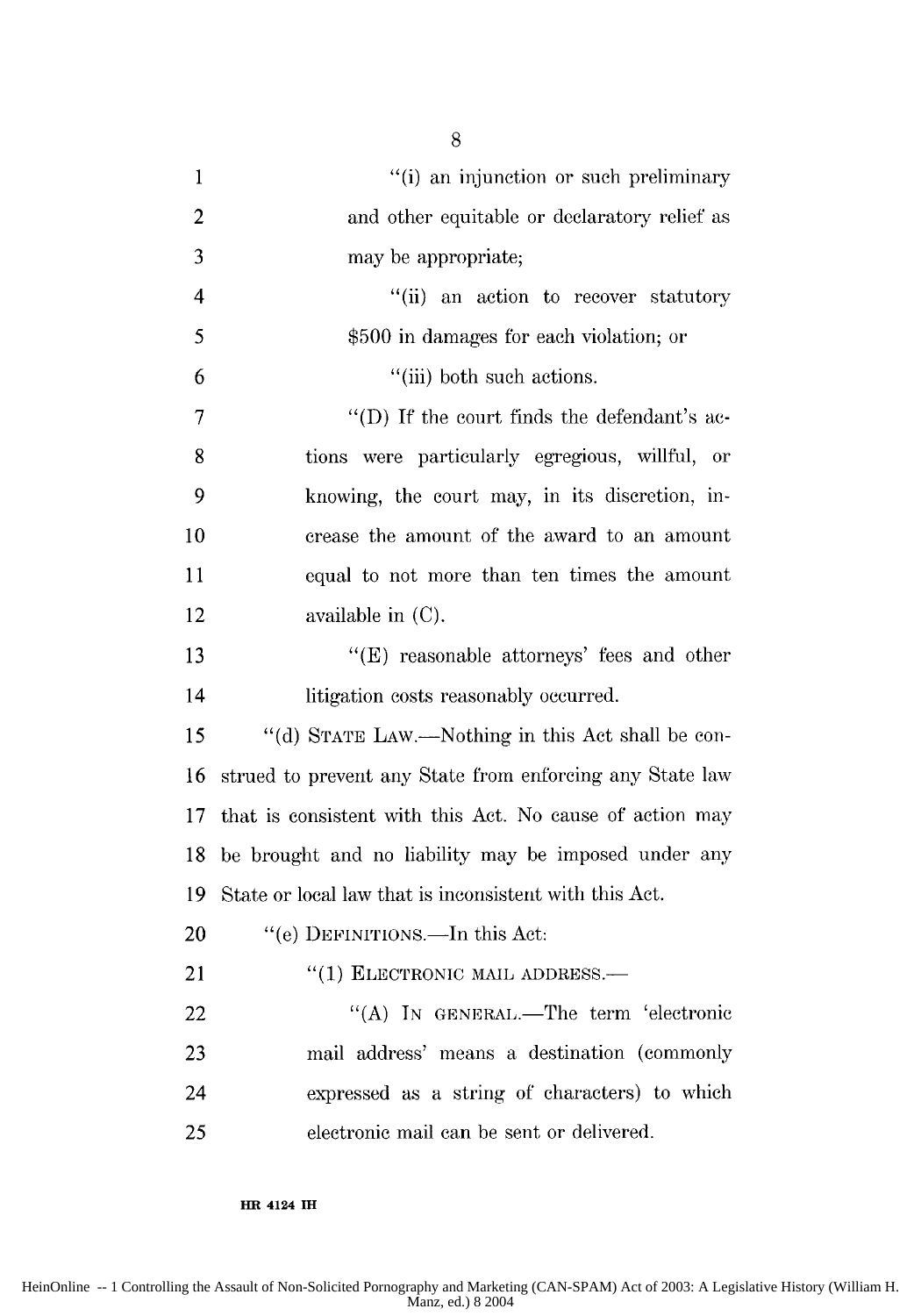| $\mathbf{1}$   | INCLUSION.—In the case<br>(6)<br>of the                 |
|----------------|---------------------------------------------------------|
| $\overline{2}$ | Internet, the term 'electronic mail address' may        |
| 3              | include an electronic mail address consisting of        |
| $\overline{4}$ | a user name of mailbox (commonly referred to            |
| 5              | as the 'local part') and a reference to an Inter-       |
| 6              | net domain (commonly referred to as the 'do-            |
| 7              | main part').                                            |
| 8              | "(2) INITIATES THE TRANSMISSION.—The term               |
| 9              | 'initiates the transmission', in the case of an elec-   |
| 10             | tronic mail message, refers to the action of the origi- |
| 11             | nal sender of the message and not to any interven-      |
| 12             | ing computer service that may handle or retransmit      |
| 13             | the message, unless the intervening computer service    |
| 14             | retransmits the message with an intent to engage in     |
| 15             | activities prohibited by this Act.                      |
| 16             | "(3) INTERACTIVE COMPUTER SERVICE.-The                  |
| 17             | term 'interactive computer service' has the meaning     |
| 18             | given that term in section $230(c)(2)$ of the Commu-    |
| 19             | nications Act of 1934 (47 U.S.C. 230(e)(2)).            |
| 20             | $\cdot$ (4) INTERNET.—The term 'Internet' has the       |
| 21             | meaning given that term in section $230(e)(1)$ of the   |
| 22             | Communications Act of 1934 (47 U.S.C. 230(c)(1)).       |
| 23             | "(5) INTERNET DOMAIN.—The term 'Internet                |
| 24             | domain' refers to a specific computer system (com-      |
| 25             | monly referred to as a 'host') or collection of com-    |

#### **HR 4124 1I**

HeinOnline -- 1 Controlling the Assault of Non-Solicited Pornography and Marketing (CAN-SPAM) Act of 2003: A Legislative History (William H. Manz, ed.) 9 2004

9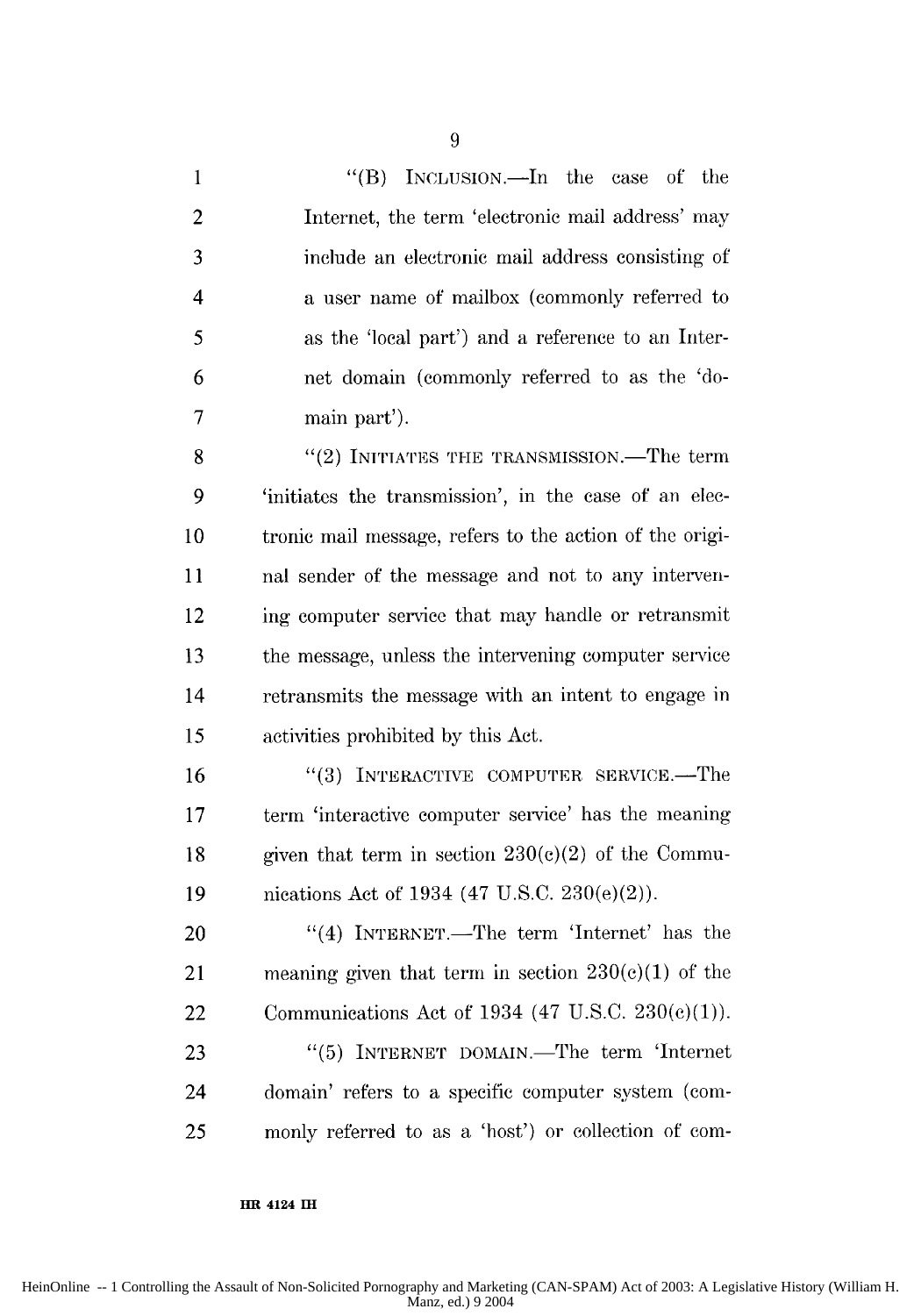**I** puter systems attached to or able to be referenced 2 from the Internet which are assigned a specific ref-3 erence point on the Internet (commonly referred to 4 as the 'Internet domain name') and registered with 5 an organization recognized by the computer industry 6 as a registrant of Internet domains.

7 "(6) MAILING LIST.—The term 'mailing list' re-8 fers to a computer program that provides electronic 9 mailing list management functions, including fune-**10** tions that allow individuals to subscribe and 11 unsubscribe to and from electronic mailing lists.

12 "(7) MAIL FILTERING TOOL.—The term 'mail 13 filtering tool' means any computer program, proce-14 dure, or mechanism used by an individual recipient 15 or interactive computer service to block, return, re-16 route, or otherwise screen or sort incoming electronic 17 mail messages.

18 "(8) SERVERS.—The term 'server' refers to any 19 computer or program that provides support or serv-20 ices of any kind, including electronic mailboxes, to 21 other computers.

22 "(9) UNSOLICITED COMMERCIAL E-MAIL MES-23 SAGE.—The term 'unsolicited commercial e-mail 24 message' means any electronic mail other than—

#### **HR** 4124 **1H**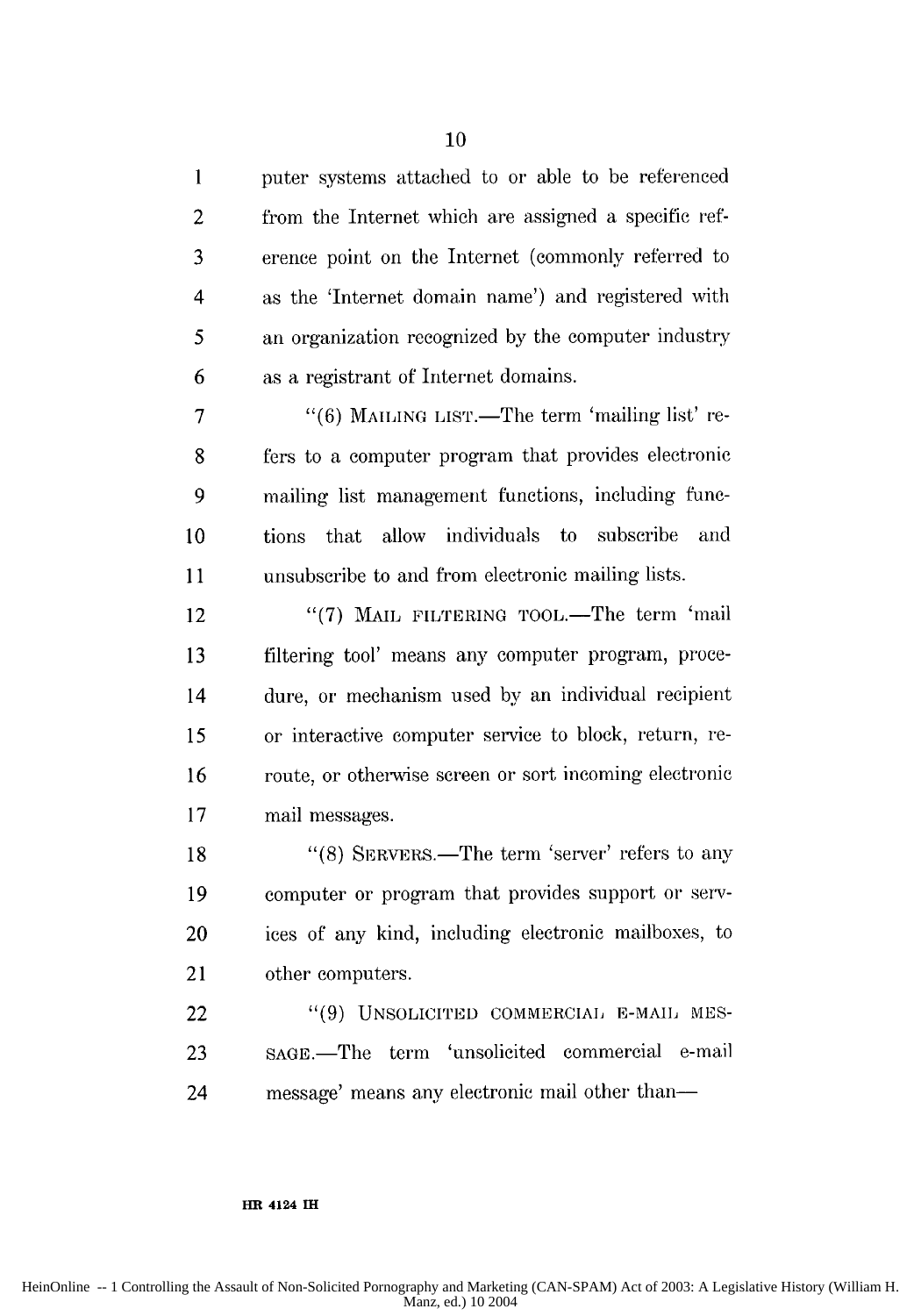| $\mathbf{1}$   | "(A) electronic mail sent by persons to re-          |
|----------------|------------------------------------------------------|
| $\overline{2}$ | cipients with whom they have a direct or indi-       |
| 3              | rect relationship, including a prior business re-    |
| $\overline{4}$ | lationship; or                                       |
| $\overline{5}$ | $\lq\lq (B)$ mail sent by a source to a recipient    |
| 6              | where such recipient, or someone authorized by       |
| 7              | him, has at any time affirmatively requested         |
| 8              | communications from that source.".                   |
| 9              | <b>SEC. 4. EFFECTIVE DATE.</b>                       |
| ۱Λ.            | The provisions of this Act shall take effect 45 days |

**10** The provisions of this Act shall take effect 45 days 11 after the date of enactment of this Act.

**0**

**HR 4124 H**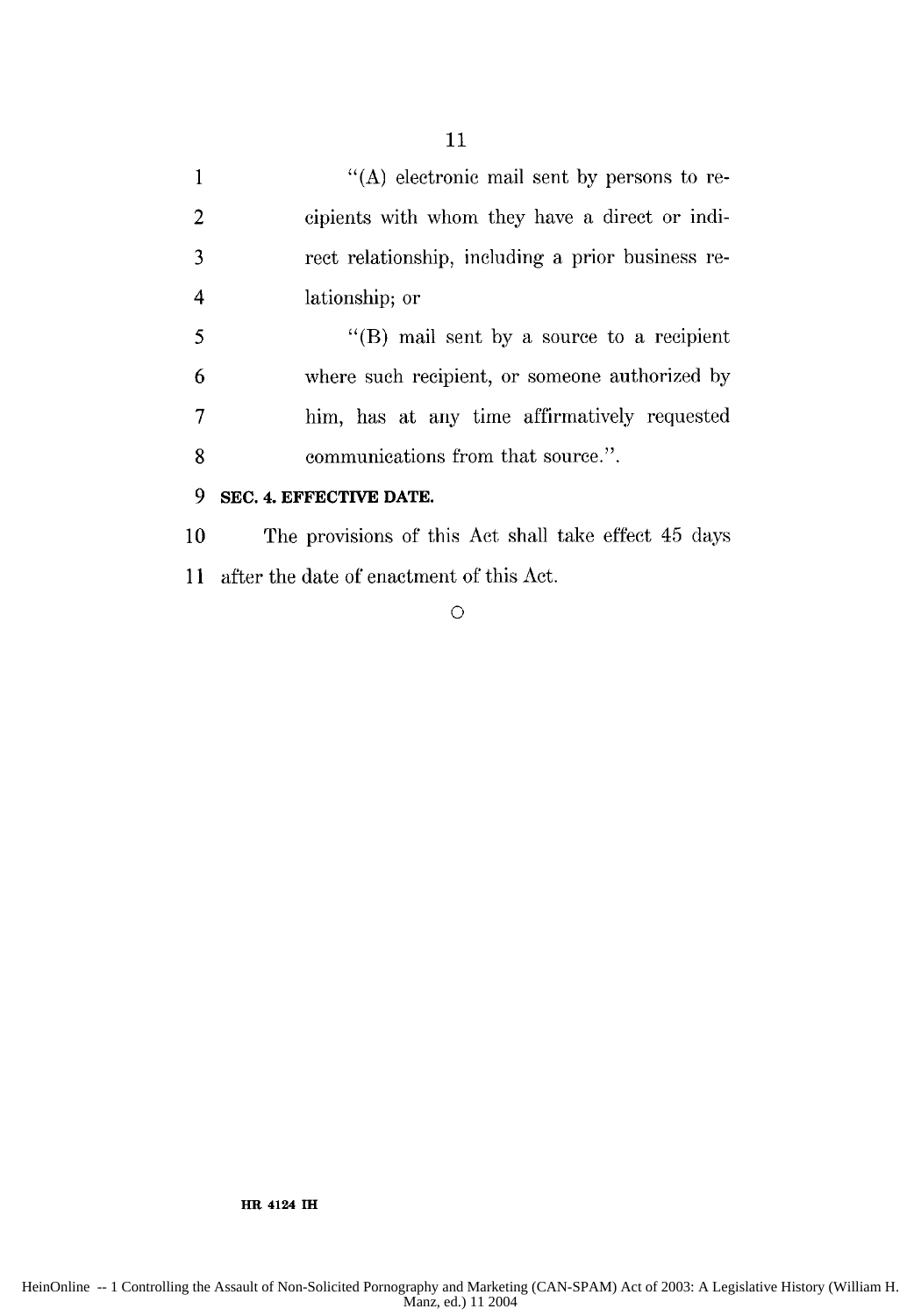HeinOnline -- 1 Controlling the Assault of Non-Solicited Pornography and Marketing (CAN-SPAM) Act of 2003: A Legislative History (William H. Manz, ed.) 12 2004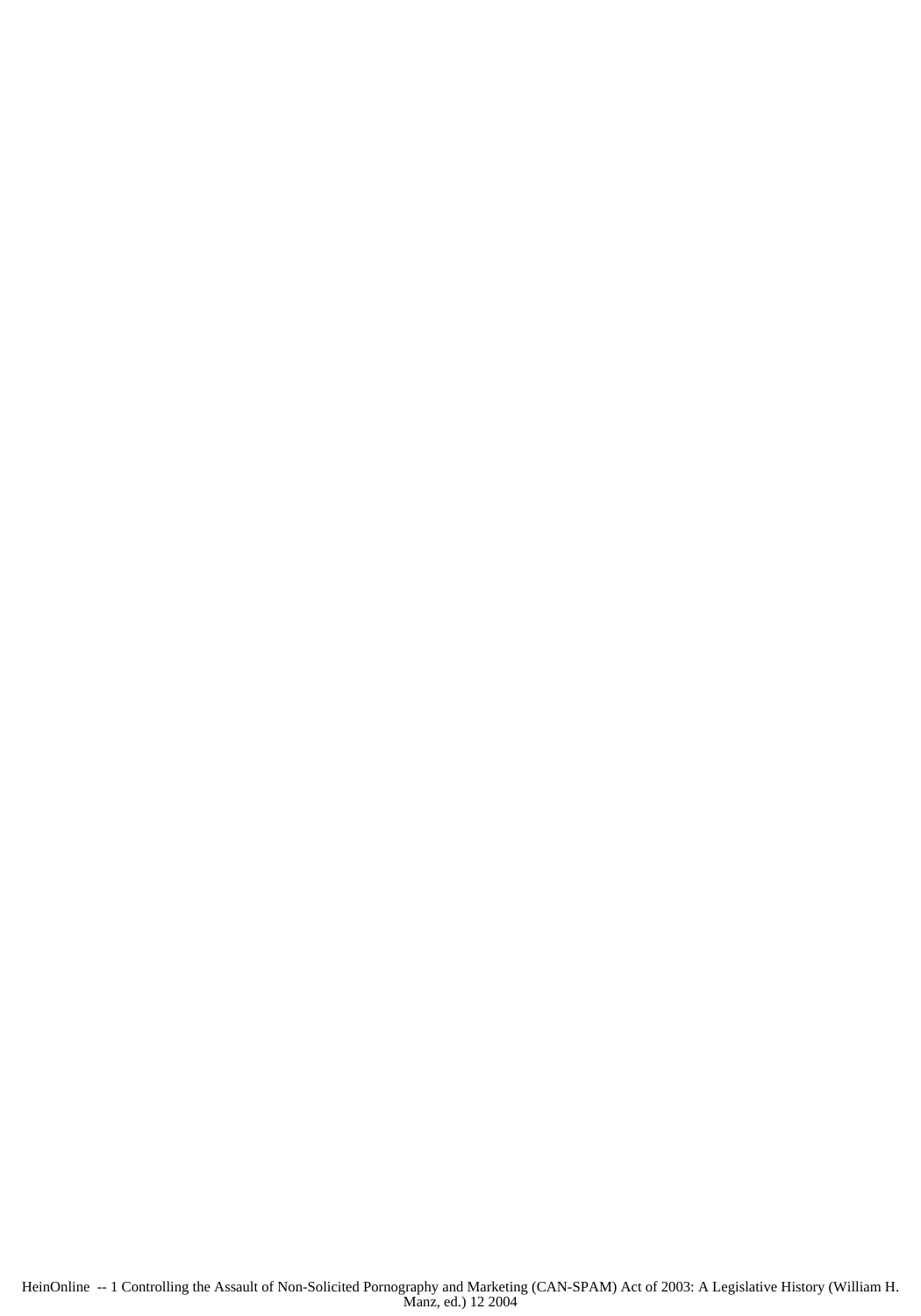## **DOCUMENT NO. 26**